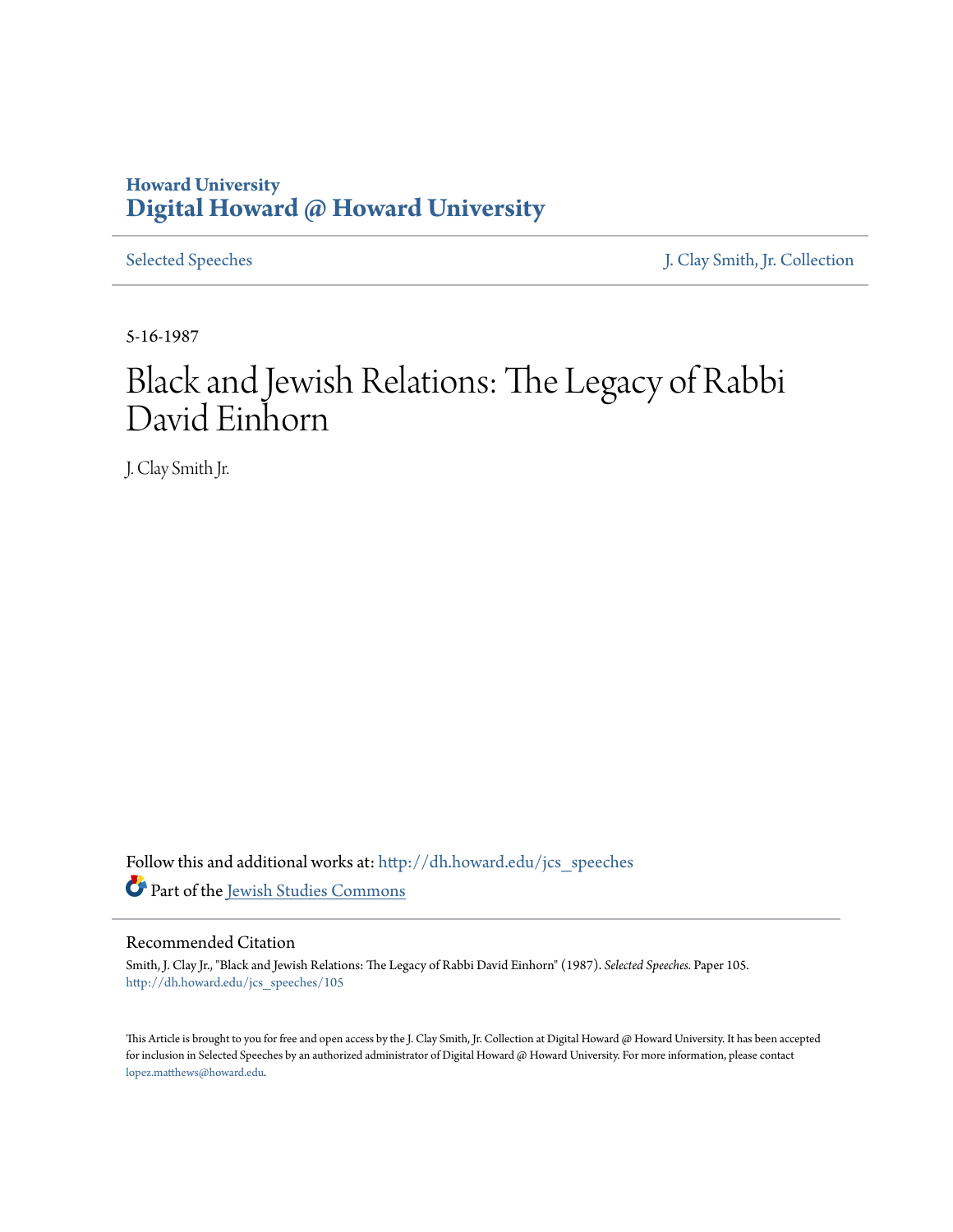/3 0



HOWARD UNIVERSITY 2900 VAN NESS STREET, N.W. WASHINGTON, D.C. 20008 FOUNDED BY GENERAL O. O. HOWARD

Black and Jewish Relations: The Legacy of Rabbi David Einhorn

By

J. Clay Smith Jr. Dean Howard University School of Law\*

I am honored that Jerold L. Jacobs, the Chairman of the 49th Annual Convention of the Virginia State Association of B'nai B'rith Lodges, has invited me to keynote the Installation Reception and Banquet of the new officers of this Lodge.

Since the mid-1960's, there has been considerale discussion on Black-Jewish relations in America. It is not a new issue. In fact, Black-Jewish relations began prior to the Civil War.\*\*

I

 $\setminus$  ' $\setminus$ Prior to the Civil War,' Jewish merchants of Newport, Rhode Island, were active in the "triangle trade" which brought African slaves to the colonies. Jewish residents of the slave states bought Blacks for use on their plantations and in their homes and some made their living from slave marketing.

<sup>\*</sup> Before the 49th Annual Convention of the Virginia State Association of B'nai B'rith Lodges, National Clarion Hotel, Arlington, Virginia, May 16, 1987.

<sup>\*\*</sup> I am indebted to the scholarship of Bertram Wallace Korn's, American Jewry and the Civil War, Chapter 3, (1951) for much of the information that follows in Part I of this address.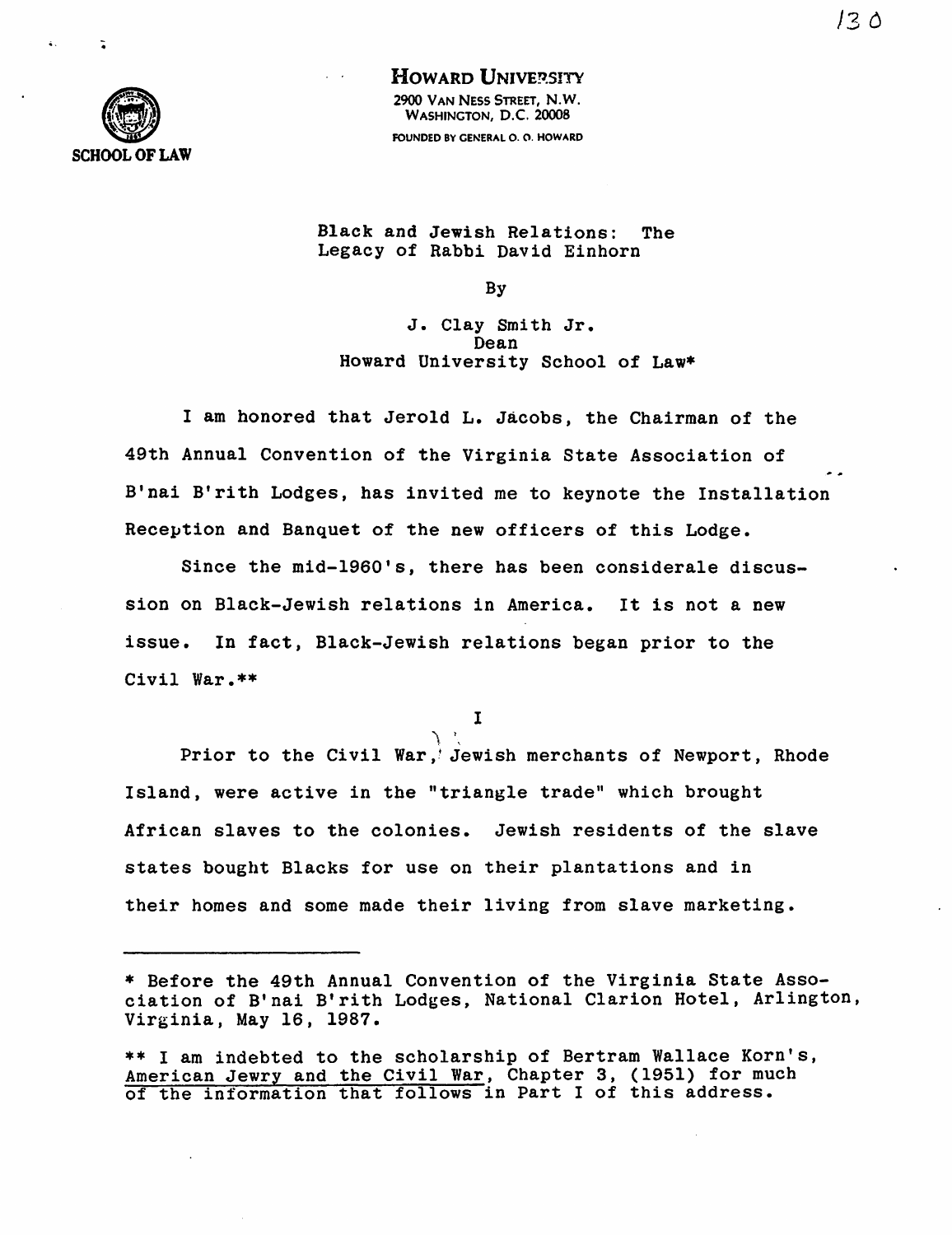In the political area, Jews were to be found on both sides of the question: Whether slavery was an immoral act of the state?

Several prominent Jewish leaders favored the institution of slavery. For example, Mordecai M. Noah, the publisher of New York newspapers spoke out in favor of slavery, as well as New York state senators Judah P. Benjamin and David Lulee. J.F. Moses of Lumpkin, Georgia, was a key slave trader, and Robbie J. M. Michelbacker of Richmond is said to have been completely convinced of the Justice of the enslavement of Blacks.

So intense was the anti-Black view of some Jews that on January 23, 1863, The Jewish Record wrote:

IIIL

We know not how to speak in the same breath of the Negro and the Israelite.... There is no parallel between such races. Humanity from pole to pole would scout such a comparison. The Hebrew was originally (original emphasis) free.... The Negro was never free ••• The Judicious in all the earth agree that to proclaim the African equal to the surrounding races, would be a farce....

One of the most prominent rabbis of the pre-war era made national news for his pro-slavery stance. His name was Dr. Morris J. Raphall of New York City. On February 4, 1861, Rabbi Rayhall delivered a speech entitled, "The Bible View of Slavery." In this speech, Rabbi Raphael placed Judaism against the position of the abolitionists. Rabbi Raphael asserted that the Bible could not be interpreted as prohibiting slavery. He chal-

 $-2-$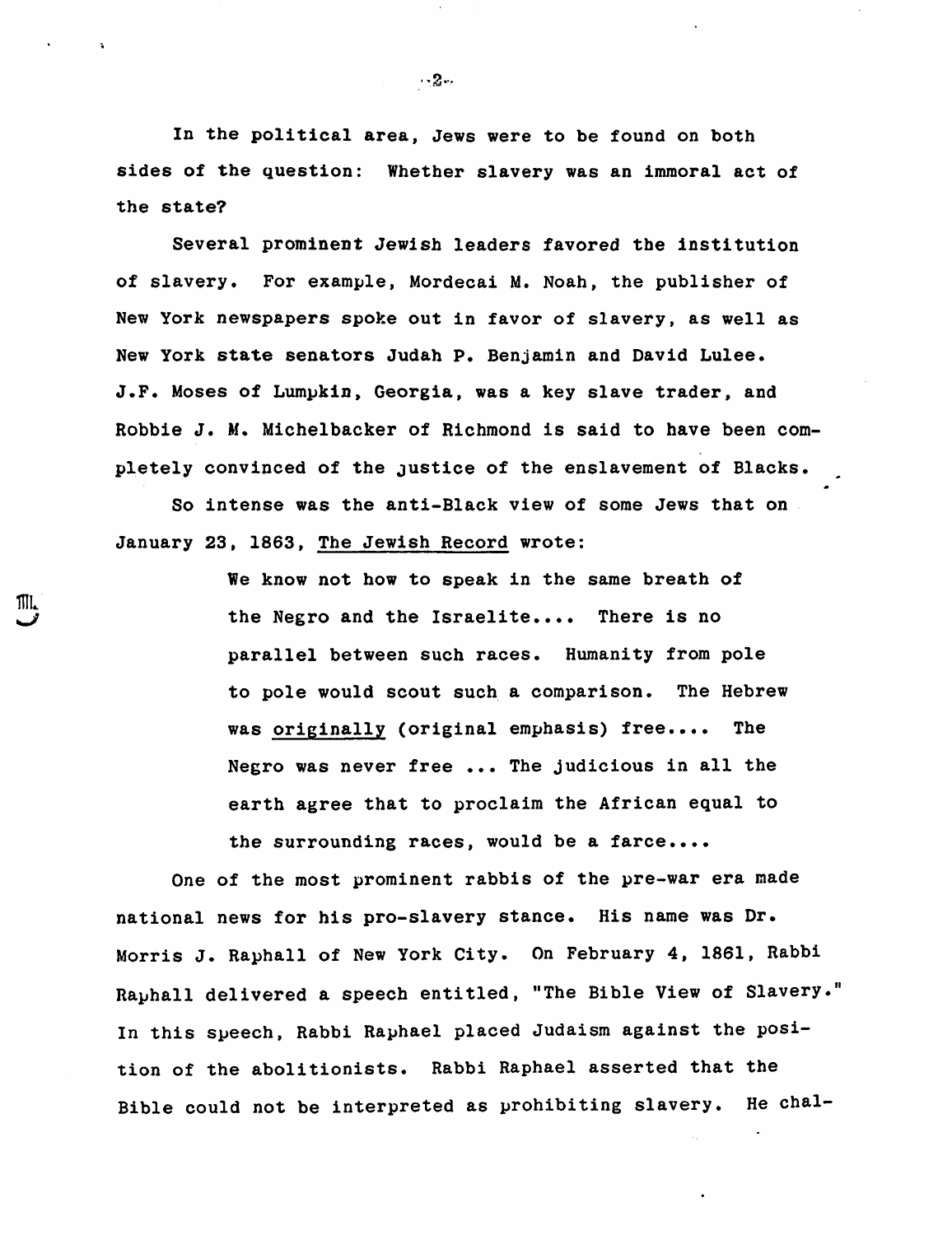lenged prominent abolitionist ministers such as Henry Ward Beecher to prove the contrary. Rabbi Raphall did not believe that the enslavement of Blacks was a sin. According to Jewish historian Bertram Wallace Korn, Rabbi Raphal1's "sermon aroused more comment and attention than any other sermon delivered by an American rabbi" during that period.

Rabbi Raphall's sermon was given wide circulation and was published in Virginia in The Richmond Daily Dispatch. His speech caused former Virginia Governor Wyndham Robertson to invite Richmond rabbis to open the daily sessions of the Virginia. House of Delegates.

Michael Heilprin, a Polish-Jewish intellectual, was the first Jewish spokesman to rebut Rabbi Raphall's assertions. Heilprin's words demonstrate his absolute disagreement to the views of Rabbi Raphall. Heilprin termed Raphall's views as "nonsense" and called the sermon false and barbaric. Heilprin stated, "still being a Jew myself, [I am] outraged by the sacriligious words of the Rabbi."

W.

Heilprin's rebuttal no doubt caused others like Dr. Moses Mielziner, then principal of the Jewish school at Copenhagen to take a view as well as Professor Francis Lieber of Columbia University.

Raphall's sermon was also refuted in England by Rabbi Gustav Gottheil, who later became rabbi of Temple Emanu-El of New York City. Gottheil concluded that he found no justification for slavery "in the Bible nor in Jewish history."

 $-3 -$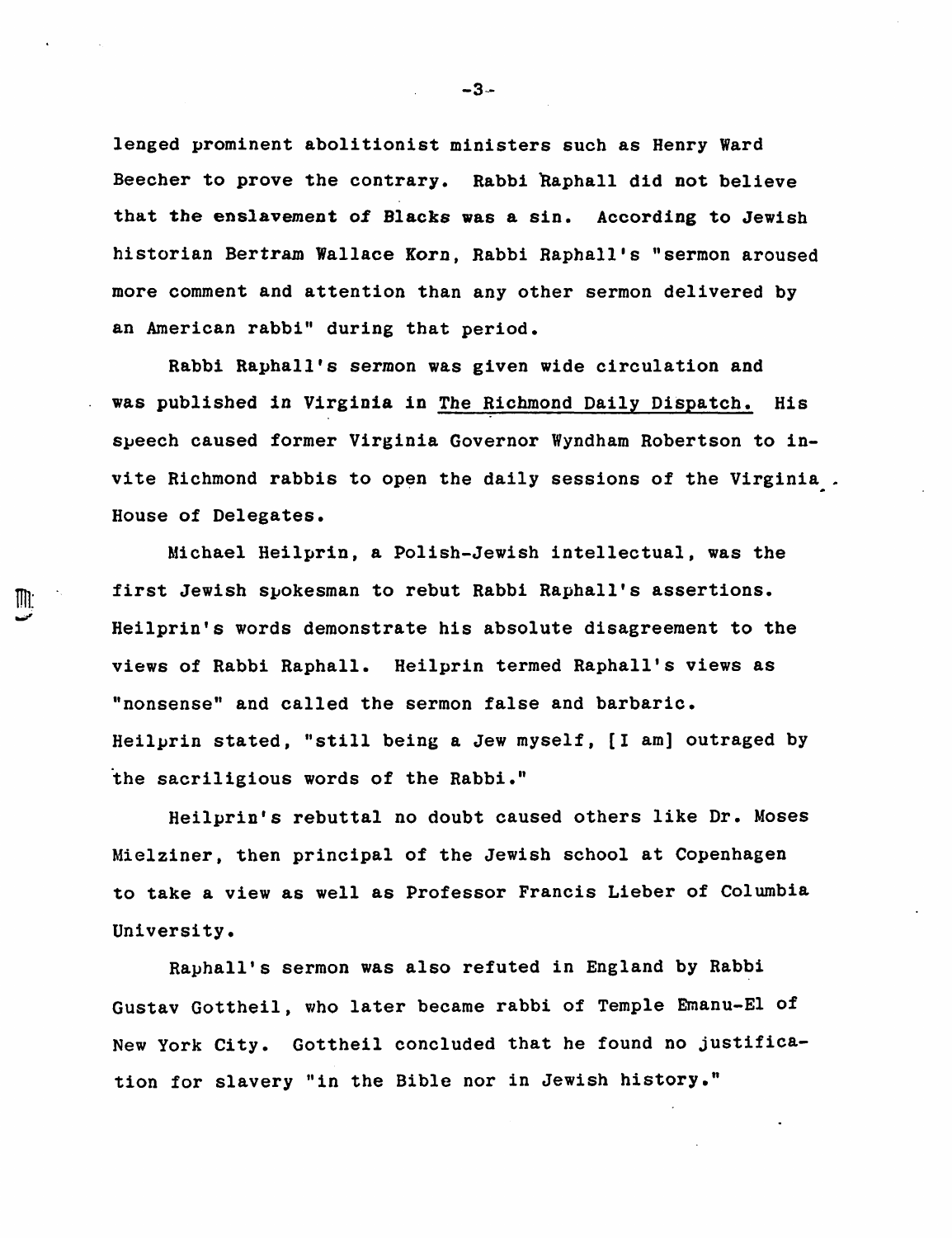On the other hand, it is reported that there were other Jews in the South as well as the North who Pout of personal kindness or in keeping with their general convictions, freed their slaves." Indeed, the "records of the Manumission Society of New York City preserved the names of many Jews who emancipated [Blacks]."

There were several other prominent Jewish leaders who openly spoke out against slavery. Listed in these ranks were men such as Isidor Bush of St. Louis, Missouri, and Philip J. Joachimsen of New York. Other Jews made statements in a variety of ways. For example, Seligman Kake1es of New York named his first-born American child after the abolitionist leader Gerrit Smith. Judab Touro freed his own slaves. One Michael Hei1prin was reportedly assaulted by an angry mob because of his anti-slavery views during a Democratic Party meeting in Philadelphia, Pennsylvania, in 1858.

¶l'

There is one rabbi whose opposition to slavery stands out and to whom my remarks are dedicated. His name is Rabbi David Einhorn.

Rabbi Einhorn's public opposition to slavery began in 1856. He also launched an attack against the pro-slavery views of Rabbi Rapha11 his monthly publication, Sinai. Einhorn was 1nsensed at Raphall's views, stating, if a Christian had said Judaism was pro-slavery, all Jews, from the extremest orthodox wing to the most radical reformers, would have "ca11[ed] the

-4-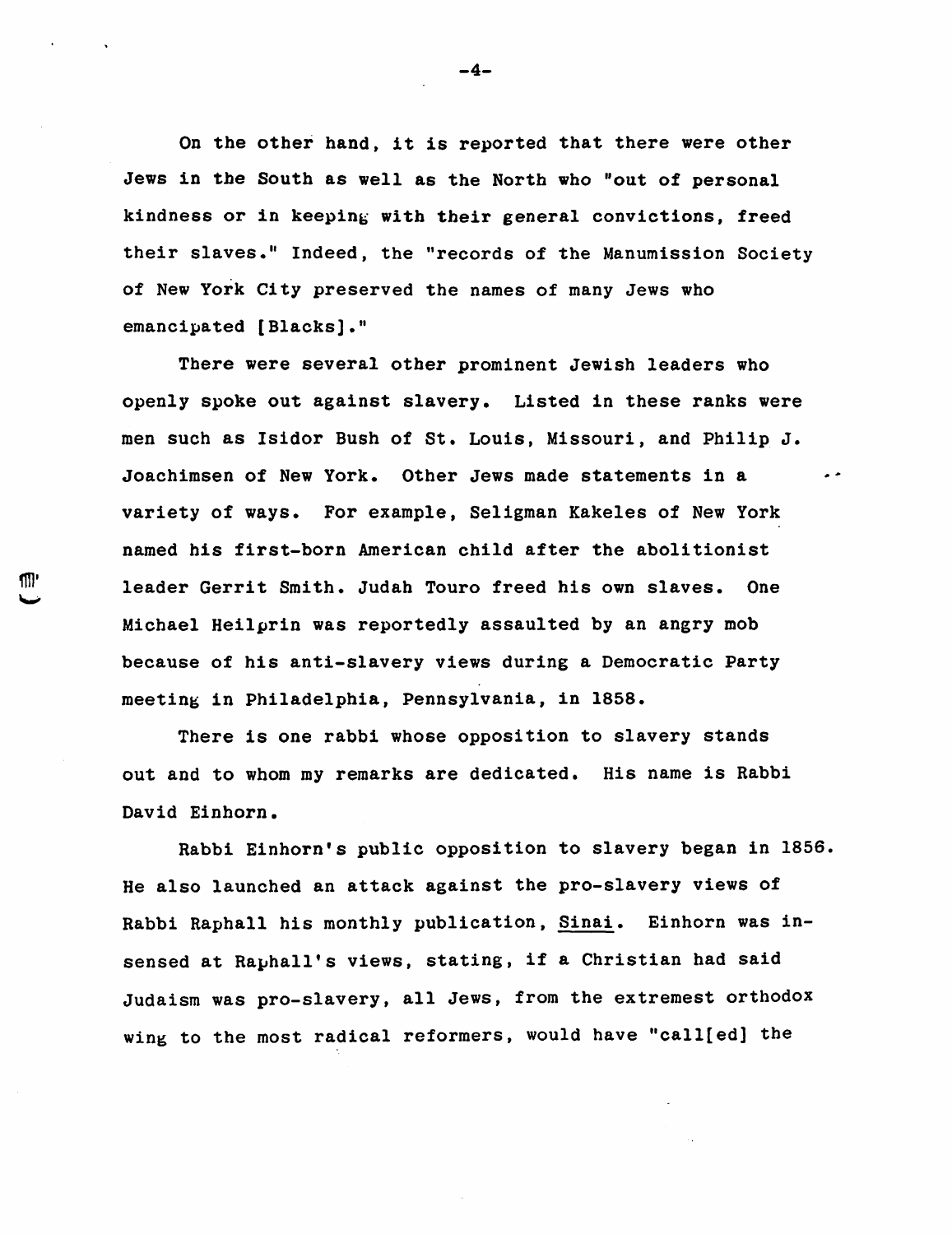wrath of heaven and earth upon such falsehoods."

Rabbi Einhorn aligned himself with the anti-slavery views of Michael Helprin and Rabbi Gustav Gottheil, all who "perceived fundamental relationship between the rights of the Jew and the rights of the Negro." Rabbi Einhorn "saw no possibility of freedom for minorities in an atmosphere which condoned the enslavement of any people." To set people outside the door of opportunity and equality was unacceptable to Rabbi Einhorn.

Rabbi Einhorn's open advocacy and especially his public disagreement with Rabbi Raphall's pro-slavery stance brought threats against Einhorn in Baltimore. So intense was the pro-  $$\mathbb{R}^{\mathbb{N}}$$  slavery and abolitionist "Baltimore Jews who belonged to other congregations were forced to state in the publc press that they did not accept his leadership." Several people were killed and printing presses, "including those which printed Einhorn's Sinai were destroyed. Rabbi Einhorn was urged to flee. Riots broke out in Baltimore over the Einhorn controversy. On the fourth day of the rioting, Rabbi Einhorn in fear that his family would be harmed fled Baltimore, never to return."

> Rabbi Einhorn is my hero. However, he was not the only hero of the pre-war years. Rabbi Bernhard Felsenthal of Chicago also deserves credit for his anti-slavery stands.' In the late 1850's, Rabbi Felsenthal "refused to apply for the rabbinical position in Mobile, Alabama, because he felt that he could not live at peace with himself in a slave environment."

-5-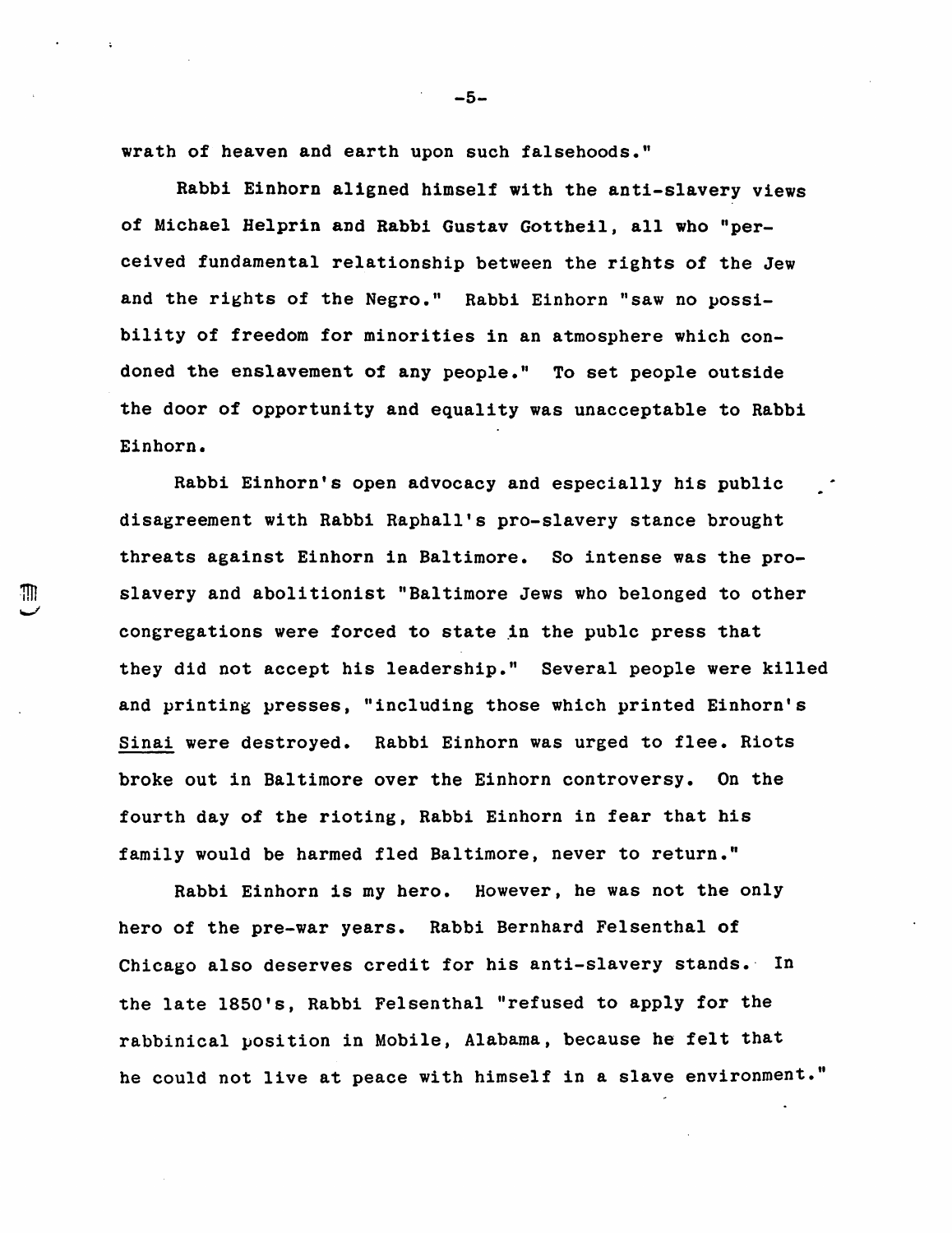At the time, Felsenthal was the rabbi of Sinai Temple in Chicago. When the death blow of the slave system was in sibht, Rabbi Falsenthal wrote:

> Four millions of men, children of the same heavenly Father, descendants of the same Adam, were held in slavery! And now they will be free ... Still many more millions of white people languished in slavery. They were fettered by the shackles of prejudices... The fetters of prejudices are broken. The white people have become emancipated just as well as the black people. The abolitionists were the true statesmen of the nation....

 $\cdot$   $\cdot$ 

## II.

lID I

Slavery is considered the holocaust of Black people in America. Hence, it should be important to the Black and Jewish communities alike to recognize and salute Jews such as Rabbi David Einhorn who took a stand on the immorality of slavery. (See P. Johnson, A History of the Jews 369 (1987) (Einhorn mentioned.)) Black America also notes that there were Jews who opposed or who remained neutral on the question of the liberation of Blacks from the immoral conditions of slavery.

It is my belief, though not empirically supported, that Black and Jewish people have staked out their relationships on the basis of those who have taken a stand for the liberation of the other group. On the other hand, Blacks have been called anti-semitic by Jews and Jews have been called racist by Blacks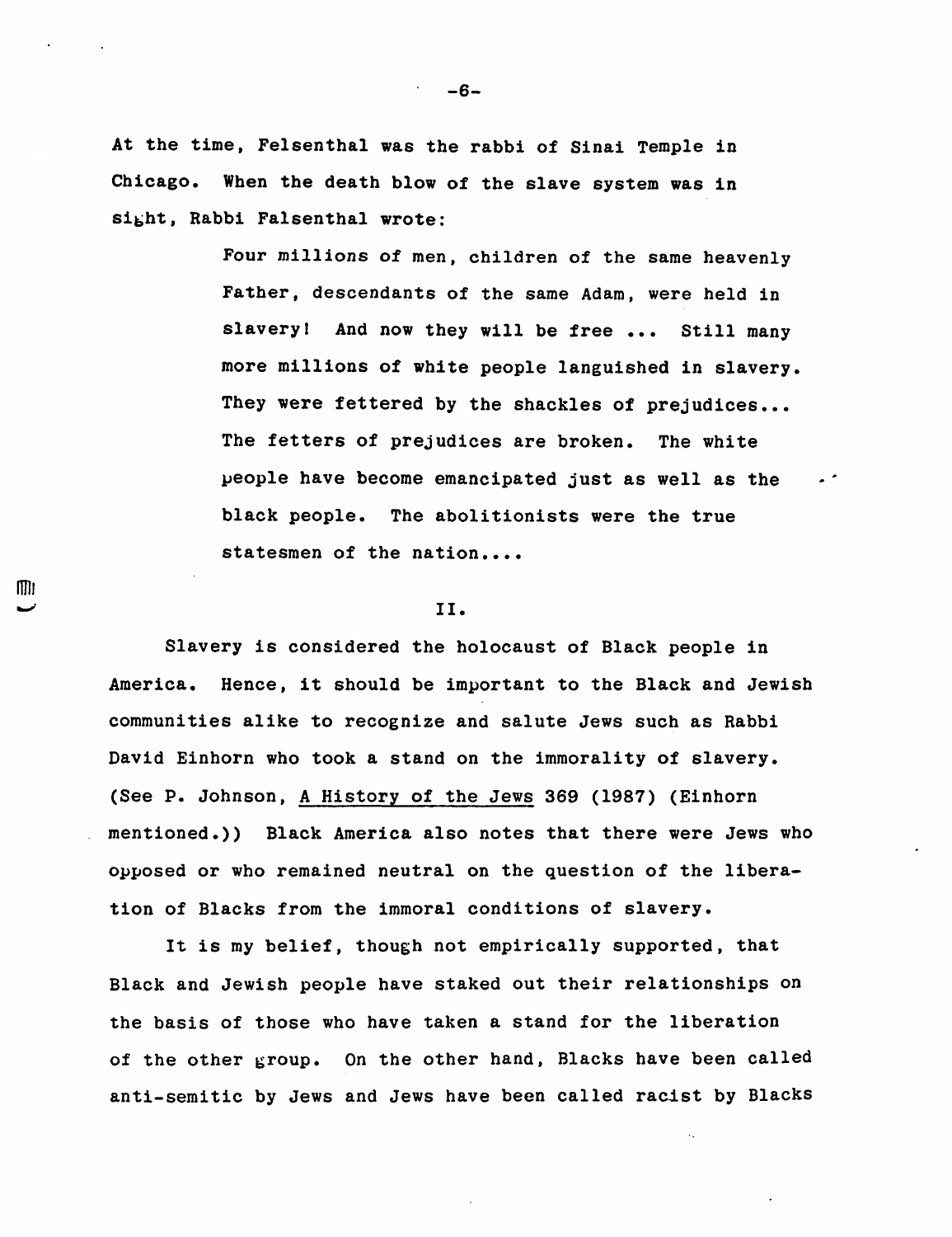where both groups have so isolated themselves from each other that the common goal of equality that we share has become blurred.

Blacks must face the fact that there are Jews who do not like Black people for no other reason than that they are Black. I assert that this is wrong. Jews must face the fact that there are Blacks who do not like Jewish people for no other reason than that they are Jews. I assert that this is wrong.

Twenty years ago, Shloma Katz edited a book entitled, Negro and Jew. In the preface of this book Katz wrote, "It is widely accepted ... that there exists a pronounced anti-Jewish sentiment among the Negro masses in this country..."  $\text{min}$  Katz continued, "many Jews ... react with special resentment to anti-Semitic sentiments among Negroes..." Katz also wrote that "leaders among Negroes have tended to underestimate the importance of the manifestations of anti-Jewishness among Negroes." On the other hand, Katz wrote that "many Jews become defensive and tend to blame Negroes for part of their woes" withdrawing "financial and other support they have previously given to the cause of Negro freedom."

"-

I do not know, nor will I conclude today, whether the estimation reached by Katz on Black-Jewish relations in 1967 was accurate. However, I will state that the Black-Jewish relations since the Bakke opinion have given rise to greater tensions between both of our groups. I only hope that the spirit of Rabbi David Einhorn will be honored and emulated by the Jewish community as Blacks face and directly resist the ominous

-7-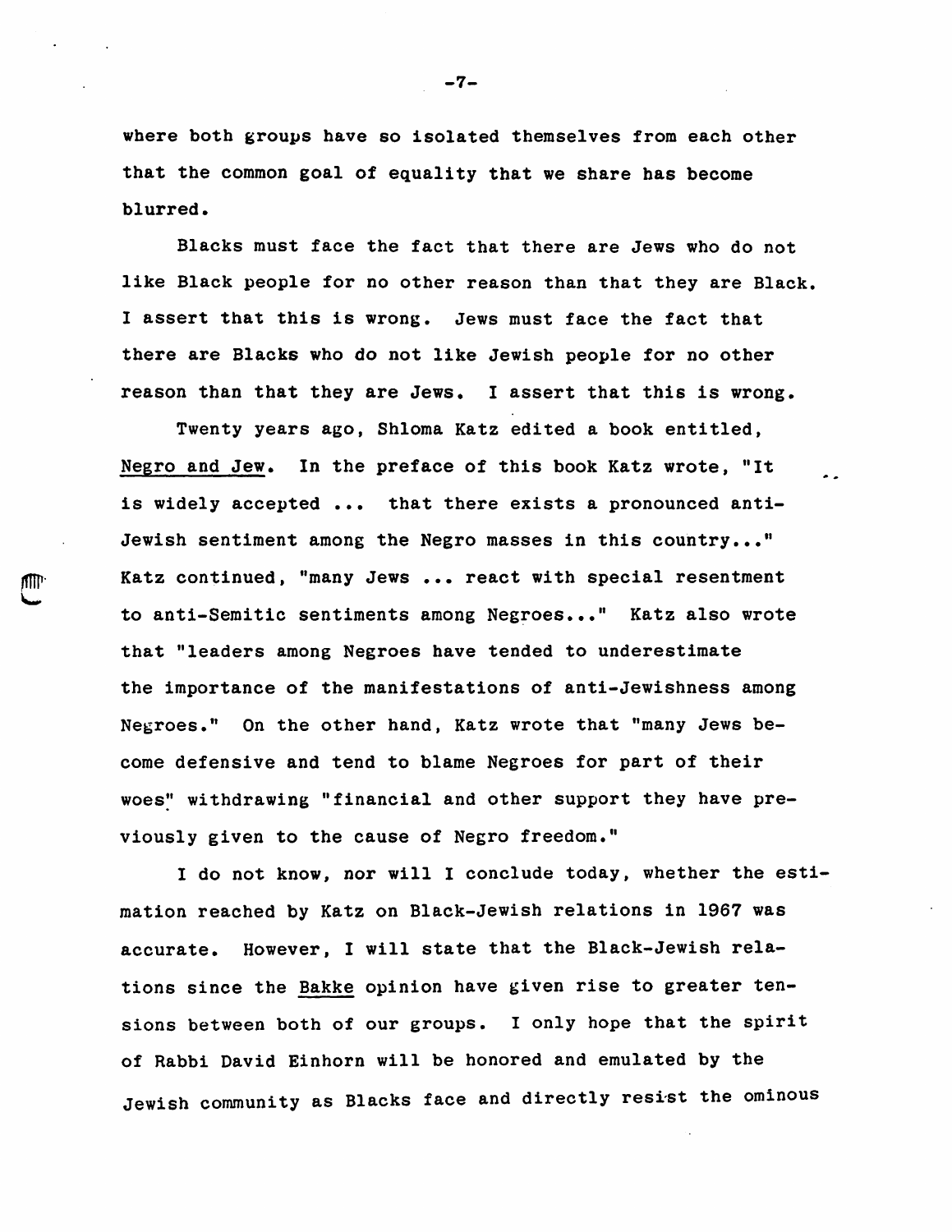clouds of affirmative racial attitudes that cover the skies over Blacks today.

Let me highlight exactly what I mean. In the past three months of this year, the press has reported widely on the resurgence of racial attacks against Black people in this country, on college campuses and elsewhere. For example,

- o On February 6, a member of the Massachusetts Commission Against Discrimination reported that a melee among students on the Amherst Campus of the University of Massachusetts after the last World Series game<sup>\*</sup> was racially motivated. (See, Wald, Racism Blamed for Brawl at U. of Massachusetts, N.Y. Times, Feb. 6, 1987 at A12, col. 4.)
- o On February 7, two white teenagers were disciplined for attacking Black youths in Newton, Massachusetts. (See, 2 Blamed in Racial Attack, Wash. Post, Feb. 7, 1987, at A5, col. 5.)
- o On February 18, a New York Times reporter questioned whether in the wake of recent racial confrontations in urban New York and rural Georgia, institutional racism known in the 1950's are back in the 1980's. (See Williams, Marching on Racism: Practical or Passe? N.Y. Yimes, Feb. 18, 1987 at A23, col. 1.)
- o On March 1, 1987, The Philadelphia Inquirer re ported on the racial tensions in Princeton, New Jersey, arising from the inability of Blacks to walk

-8-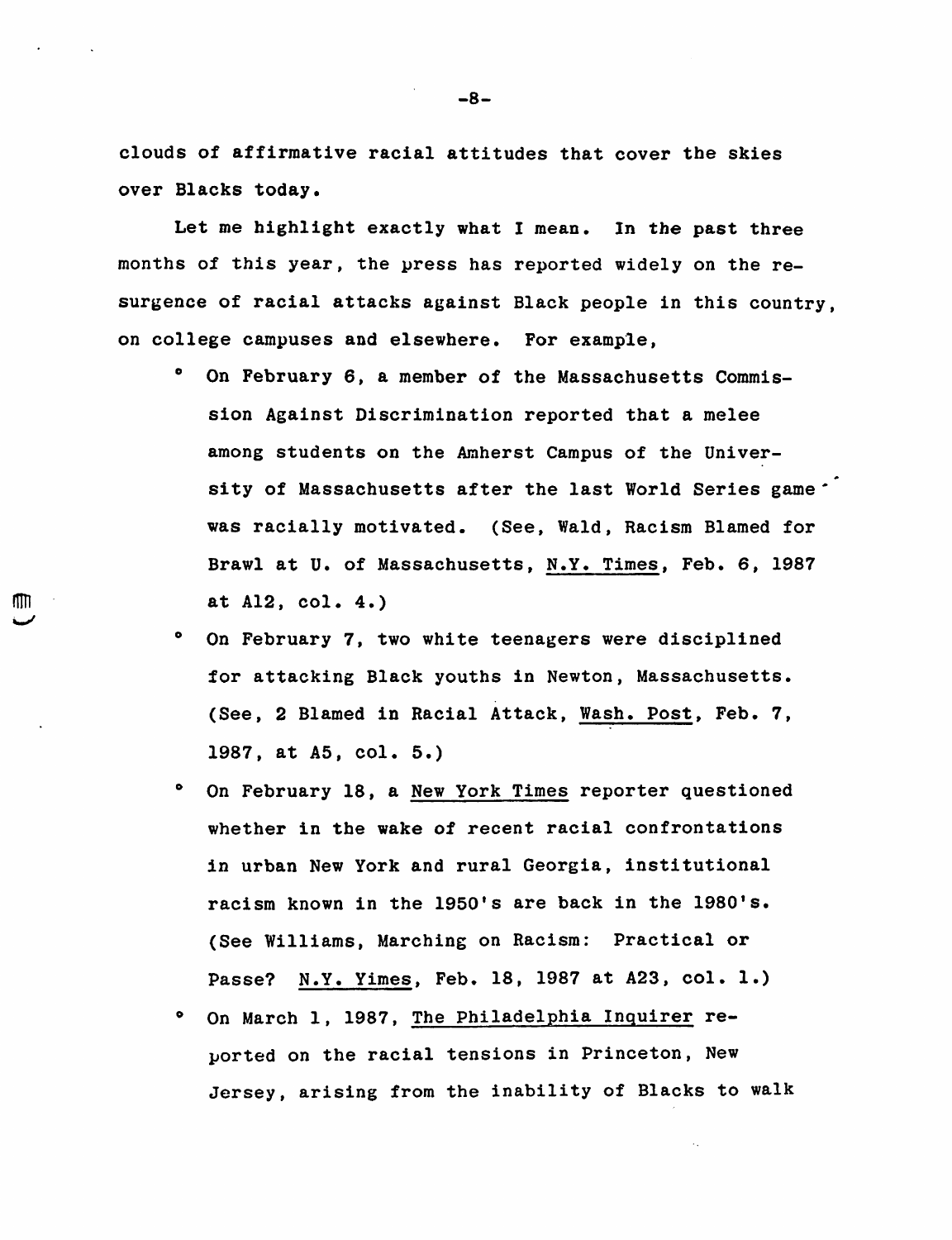the streets without being stopped and questioned. (See Bajak, Racial issues surface in Princeton, The Phil. Inguirer, March 1, 1987, at 3-B, col. 1.)

- o On March 7, 1987, The Michigan Chronicle reported on the laugh tracks to fill air time between racist jokes called in by listeners and allowed by a radio host to fuel Klu Klux Klan positions against an integrated peace march on the campus of the University of Michigan. (See Gooden, State reps. lead charge against racism at U-M, Mich. Chronicle, March 7, 1987, at 1, col. 3.)
- o On March 9, 1987, the New York Times reported that the racial incidents at the University of Michigan in Ann Arbor were creating a furor among students and worsening. (Wilkerson, Campus Race Incidents Disquiet U. of Michigan, N.Y. Times, March 9, 1987, at A12, col. 1.)

MH.

- o On March 23, 1987, The Washington Post, reported on the all-white Delta Tau Delta Fraternity at George Washington University who advertised "White History Week" during Black History Month. (See Fisher, Blacks Seek Visibility on Guild Campus, Wash. Post, March 23, 1987, at D1, col. 1.)
- o On April 3, 1987, The Wall St. Journal reported on racial incidents and other race encounters at the Massachusetts Institute of Technology, and Amherst

-9-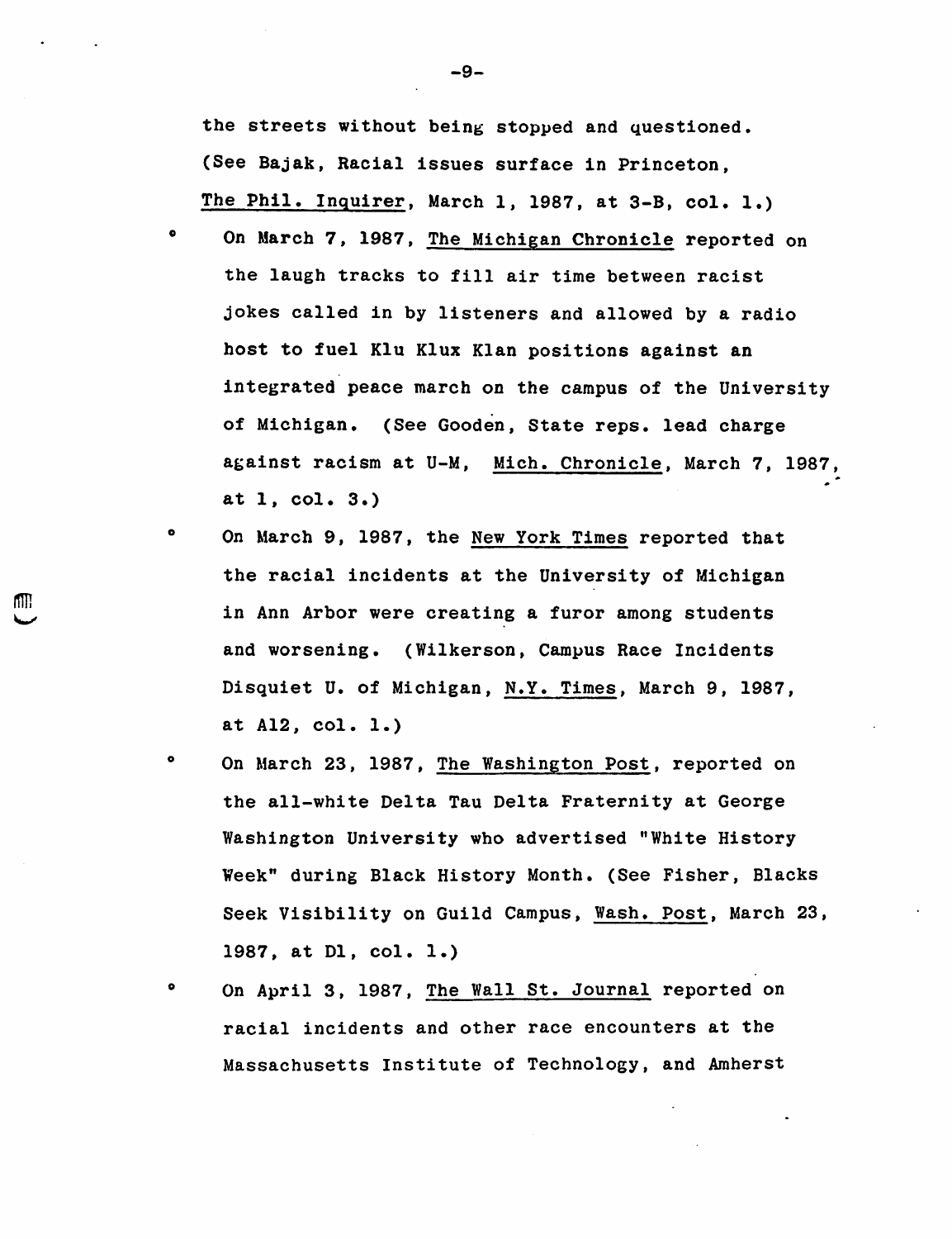on page one. (See Simpson, Black College Students Are Viewed as Victims of a Subtle Racism, Wall St. J., April 3. 1987. at I, col. 1.)

- o On April 10, 1987, The Philadelphia Tribune reported on the dearth of Black professors at Vanderbilt University. (See Vanderbilt University Accedes to Black Demands, Phila. Tribune, April 10, 1987, at *8-A,*  col. 1.)
- o On April 18, 1987,the New York Times again reported on a collection of ethnic, racial and other jokes claimed to be offensive at the University of Michigan said by others to be protected by the First Amendment to the Constitution. (See Wilkerson, Ethnic Jokes in Campus Computer Prompt Debate, N.Y. Times, April 18, 1987, at 6, col. 1.)

TII.

- o On April 18, 1987, The Chicago Defender reported on the racial unrest and violence at Aurora University in Illinois where K1u Klux Klan insignias were scrawled in four different places on the Aurora University's Music Building. (See Bratcher, Aurora racial tension builds, The Chicago Defender, April 18, 1987, at 1. Col. 1.)
- o On April 18, 1987, The Chicago Defender reported on similar racial incidents at Purdue University, the University of Alabama and Wellesley College. (See Marable, Racism on White College Compuses, The Chicago Defender, April 18, 1987, at 18, col. 4.)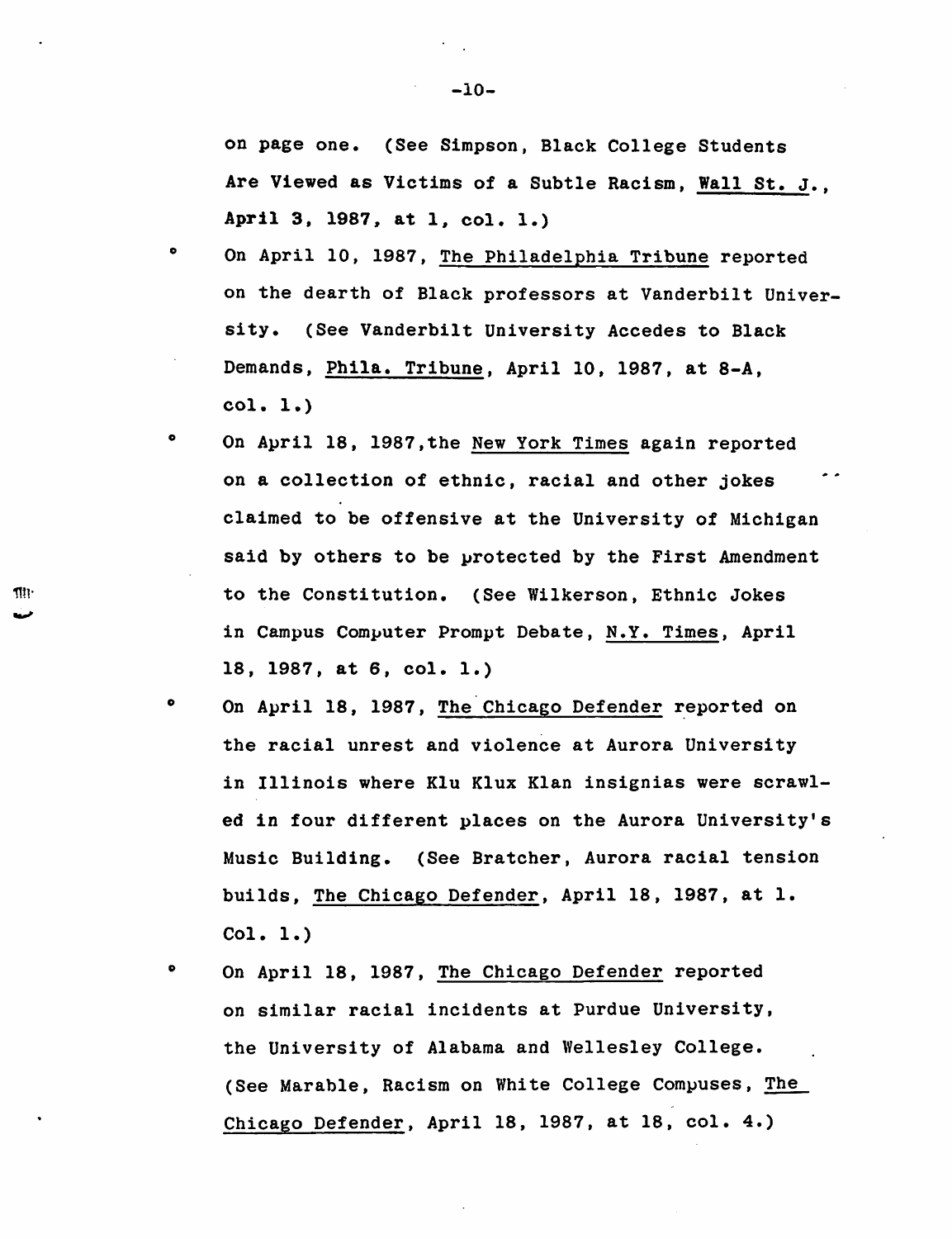- On April 18, 1987, The Michigan Chronicle reported racial unrest after racist literature was dissiminated to high school students in St. Clair Shores, Michigan. (Goodin, Shores Blacks air race concerns, Michigan Chronicle, April 18, 1987, at 1, col. 4.)
- o On April 22 and 23, 1987, the New York Times reported that racial sparks flared on the campus of Columbia University -- again -- between Blacks and whites. (See 9 are Arrested in Anti-Racism Protest at Columbia, N.Y. Times, April 22, 1987, at B3, col. 1; Carmody, Columbia Reports Cites Racial Unrest, N.Y. Times, April 23, 1987, at B2, col. 1.)
- o On May 9, 1987, The New York Times race discrimination charges were raised at the Missouri University in Columbia, Missouri, involving the attitude of white instructors. (See Bias Is Charged at Missouri U., N.Y. Times, May 4, 1987, at A22, col. 3.)

Who among us can say that racism is dead and that Black people are, as the Justice Department claims, exaggerating a non-existent problem. (See Justice Official Denies Racism On Rise in U.S., Washington Post, Feb. 7, 1987, at A4, col. 4; Williams, Lack of Figures On Racial Strife Fueling Dispute, N.Y. Times, April 5, 1987, at 20. col. 1.)

I believe that if Rabbi David Einhorn were alive today, his principles and values would cry out --as they did in 1856 -- against racism practiced against Black people in

o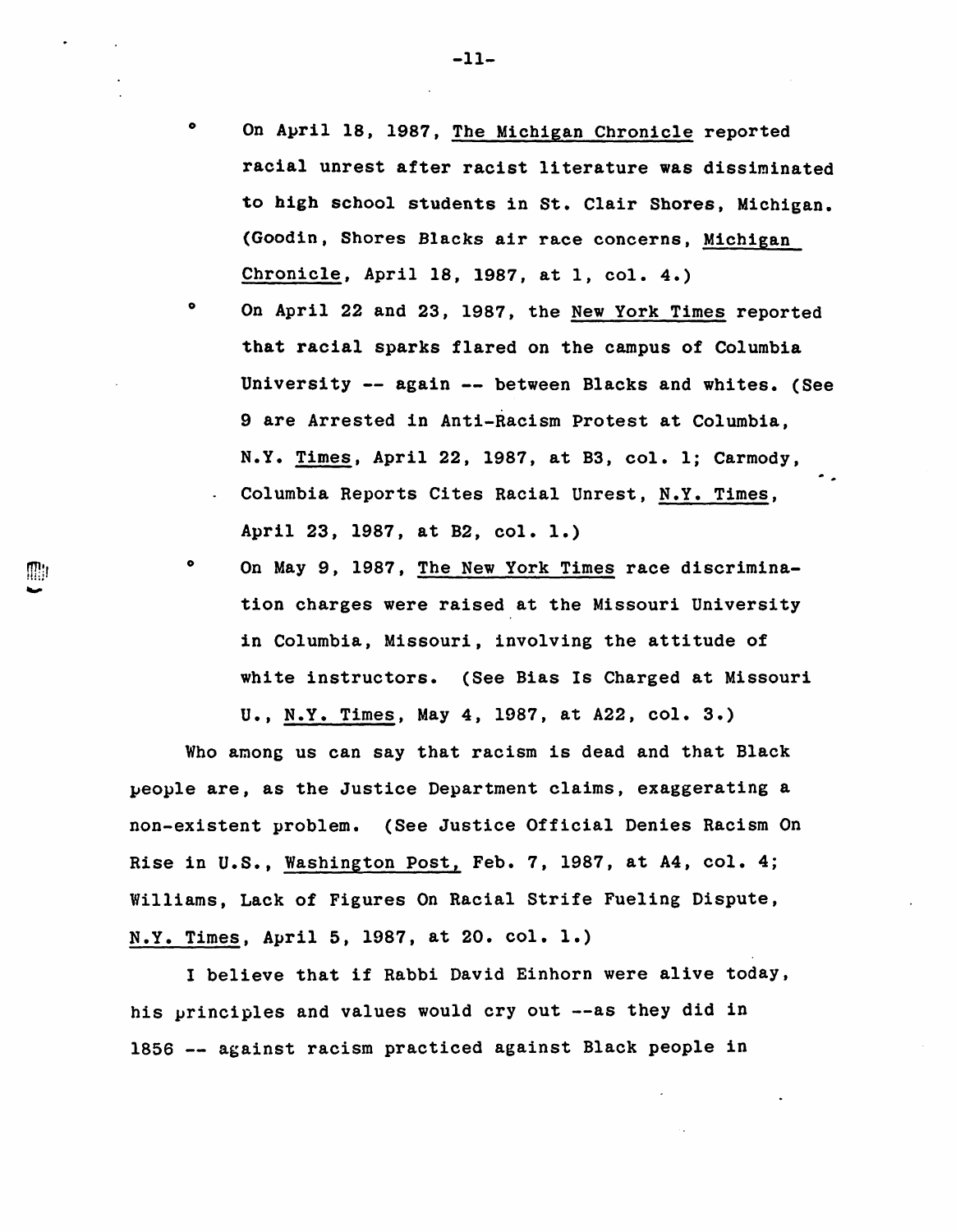America. I believe that Rabbi Einhorn would criticize Jews choosing to remain neutral on acts of racism in this country and the apartheid system in South Africa. I hope that you would choose to be equally as critical of such an unjust and criminal system.

Time will not permit me to prolong this invitation to address this distinguished Chapter of the Virginia State Association of B'nai B'rith. The problem of racism and antisemitism in America at large is far reaching and runs much deeper than any of us want to admit. (See Morgan, U.S. Schools Are Said to Fail in Reducing Bias, N.Y. Times, May 3, 1987 at 55, col. 1.) However, until we face the fact, and are willing to reconcile our collective differences, the absence of a mutually beneficial solution for Jews and Blacks fuels the very flames that could engulf all of us.

Black people cannot and will not forget slavery any more than Jews have pledged never to forget the Holocaust. However, I must say that there are some in the Black community who wonder whether the Jewish community is the foe of Black people. In this regard, the questions raised are associated with the affirmative efforts by some within the Jewish community to water down affirmative action, the failure to publicly denounce the sale of arms by Israel to South Africa, and the silence of the Jewish community on the increased racial attacks against Black people by white supremacists and the Klu Klux Klan, and other vital interest issues faced by the Black community. Black people are not your foe. However, we

-·-12-